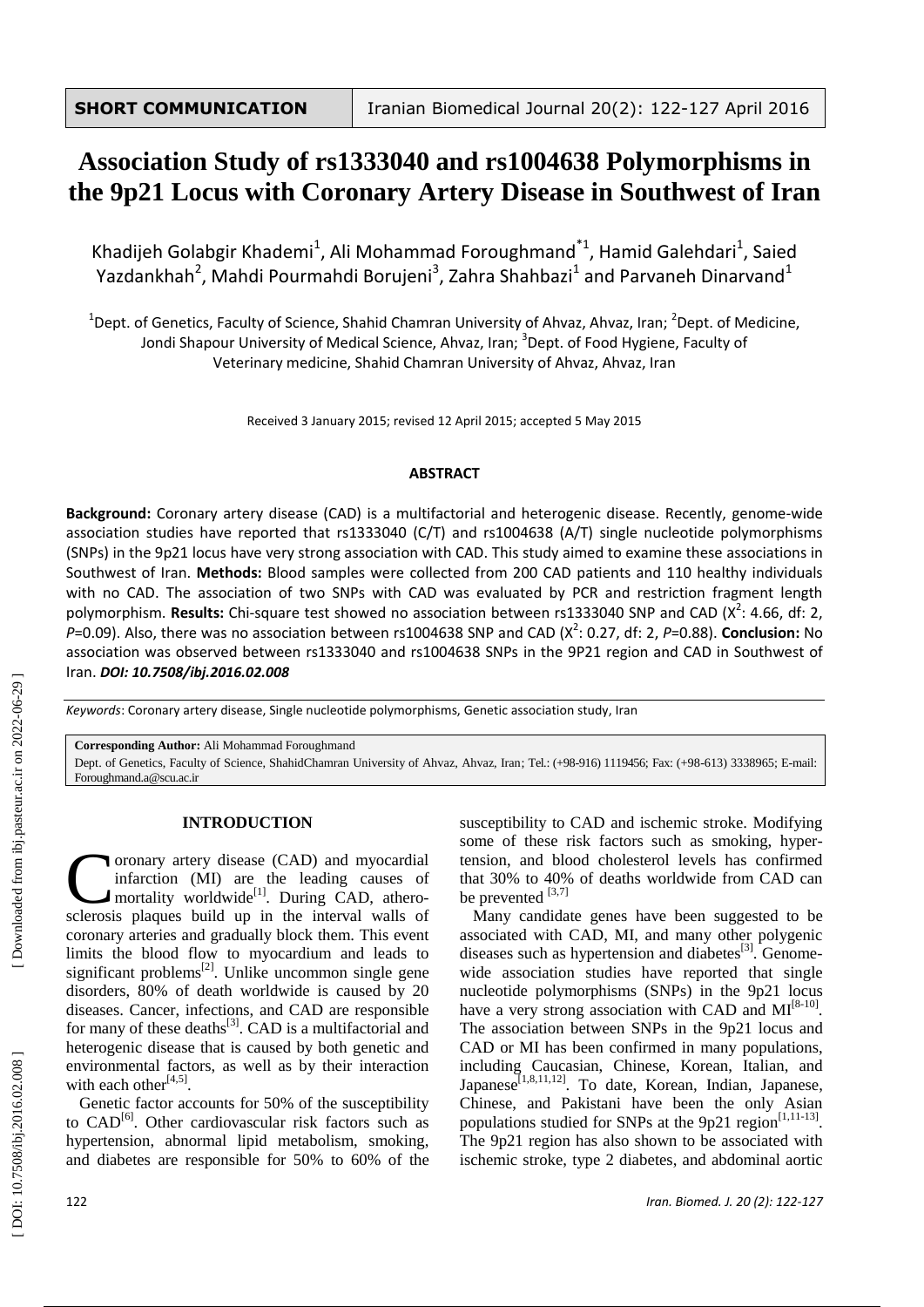Golabgir Khademi *et al.* Polymorphism and Coronary Artery Disease

aneurysm<sup>[14-16]</sup>.

The 9p21 locus is a 58 ,000 -bp region containing CDKN2B -AS (cyclin -dependent kinase inhibitor 2 B antisense RNA), which encodes an antisense non coding RNA  $^{[17]}$ . CDKN2B-AS is located next to the CDK inhibitor genes, namely CDKN2A (cyclin dependent kinase inhibitor 2A) and CDKN2B, which both inhibit CDK4 and regulate the cell growth. In reality, the sequence of CDKN2B -AS overlaps that of  $CDKN2B^{[18]}.$ 

The cell growth is regulated by two pathways. In one pathway, retinoma protein inhibits cell growth in the G1 phase and in the other one, p53 inhibits cell growth in the G1 and G2 phases. CDNK2A or CDKN2B proteins can arrest the retinoma protein pathway and stop cells in the G1 phase. Also, an alternative transcript of CDKN2A arrests both pathways<sup>[19]</sup>.

The 9p21 region contains SNPs that accounts for the increased risk of CAD. In addition, the SNPs at CDKN2A or CDKN2B genes show a weak association with CAD. The association between CDKN2B -AS region and atherosclerosis may be related to the antiproliferative action of the CDNK2A or CDKN2B genes<sup>[20]</sup>. This region has been the target of cancer studies because of genes (CDKN2A and CDKN2B) that regulate cell growth. The CDKN2A and CDKN2B products inhibit smooth muscle proliferation in the vascular endothelium. The polymorphisms at the 9p21 region may induce the higher expression of the CDKN2B -AS transcript and then inhibit the expression of the CDKN2A and CDKN2B genes. Moreover, multiple conserved enhancers in the 9p21 locus have shown to be associated with the up-regulation of some genes that induce proliferation<sup>[20]</sup>.

Recently, genome - wide association studies have reported two SNPs (rs1333040 and rs1004638) at the 9p21 chromosome that were associated with CAD and  $\rm \dot{MI}^{[5,7,21]}$ . Thus, we carried out a case -control association study between rs1333040 (C/T) and rs1004638 (A/T) polymorphisms with CAD in Southwest of Iran.

### **MATERIALS AND METHODS**

#### **Study subjects**

The present study was performed on 200 unrelated case s (26 -65 years of age) and 110 unrelated control s (48 -86 years of age ). The cases were randomly selected from the individuals referred to Angiography Department of Golestan and Emam Khomeini Hospitals in Ahvaz, Khuzestan Province, Iran. CAD patients had ≥70% luminal narrowing in a major epicardial artery by coronary angiography, whereas the

controls had no detectable stenosis by angiography and were generally in a good health. Blood samples were collected from the case and control groups. Moreover, at the time of blood sampling, a complete clinical history including CAD risk factors such as gender, age, history of hypertension, triglyceride level, and history of diabetes mellitus was collected from both groups. The demographic details for the case and control subjects are shown in Table 1 . These risk factors were ascertained based on the diagnosis of a clinician and relevant medical records of medication and laboratory tests. Hypertension was defined as systolic blood pressure of >140 mm Hg or diastolic blood pressure >90 mm Hg . Diabetes was determined as ongoing therapy of diabetes or fasting blood sugar of >126 mg/dL. Hyper triglyceride level was defined as a fasting triglyceride level of 150 mg/dL or higher.

#### **PCR analysis**

Human genomics DNA was extracted from blood samples using the Diatom DNA prep 100 extraction kit (Cinnagen, Iran). Genotyping of the investigated SNPs (rs1333040 and rs1004638) was analyzed by using the PCR and restriction fragment length polymorphism. The two studied SNPs were 32185 nucleotides away from each other and should be amplified by two pairs of PCR primers. The oligonucleotide primers 1333040F (5′AAGAAGGCTGGTAGCAGGAAG3′), rs1333040R (5′ATCACCACCCAAACACCAGT3′), rs1004638F (5′CATGCTTAGCTGAAGGGATCCGA 3′), and rs1004638R (5′GAAGACTGGGGAAGGTG TCC3′) used in PCR amplification were designed using Primer3 (version 1.0). The PCR reaction was carried out in a final reaction volume of  $25 \mu l$  using  $3 \mu l$ 

 **Table 1.** Demographic characteristics of the participants in each group

| <b>Variables</b>     | Cases            | <b>Controls</b>  |  |  |
|----------------------|------------------|------------------|--|--|
| Age(y)               | $56.30 \pm 9.06$ | $57.67 \pm 9.38$ |  |  |
| <b>Sex</b>           |                  |                  |  |  |
| Male                 | 114              | 51               |  |  |
| Female               | 86               | 59               |  |  |
| Blood pressure       |                  |                  |  |  |
| Affected             | 55               | 22               |  |  |
| Not affected         | 145              | 88               |  |  |
| Diabetes mellitus    |                  |                  |  |  |
| Affected             | 48               | 9                |  |  |
| Not affected         | 152              | 101              |  |  |
| hypertriglyceridemia |                  |                  |  |  |
| Affected             | 61               | 14               |  |  |
| Not affected         | 139              | 96               |  |  |

Data are presented as mean  $\pm$  SD or frequency.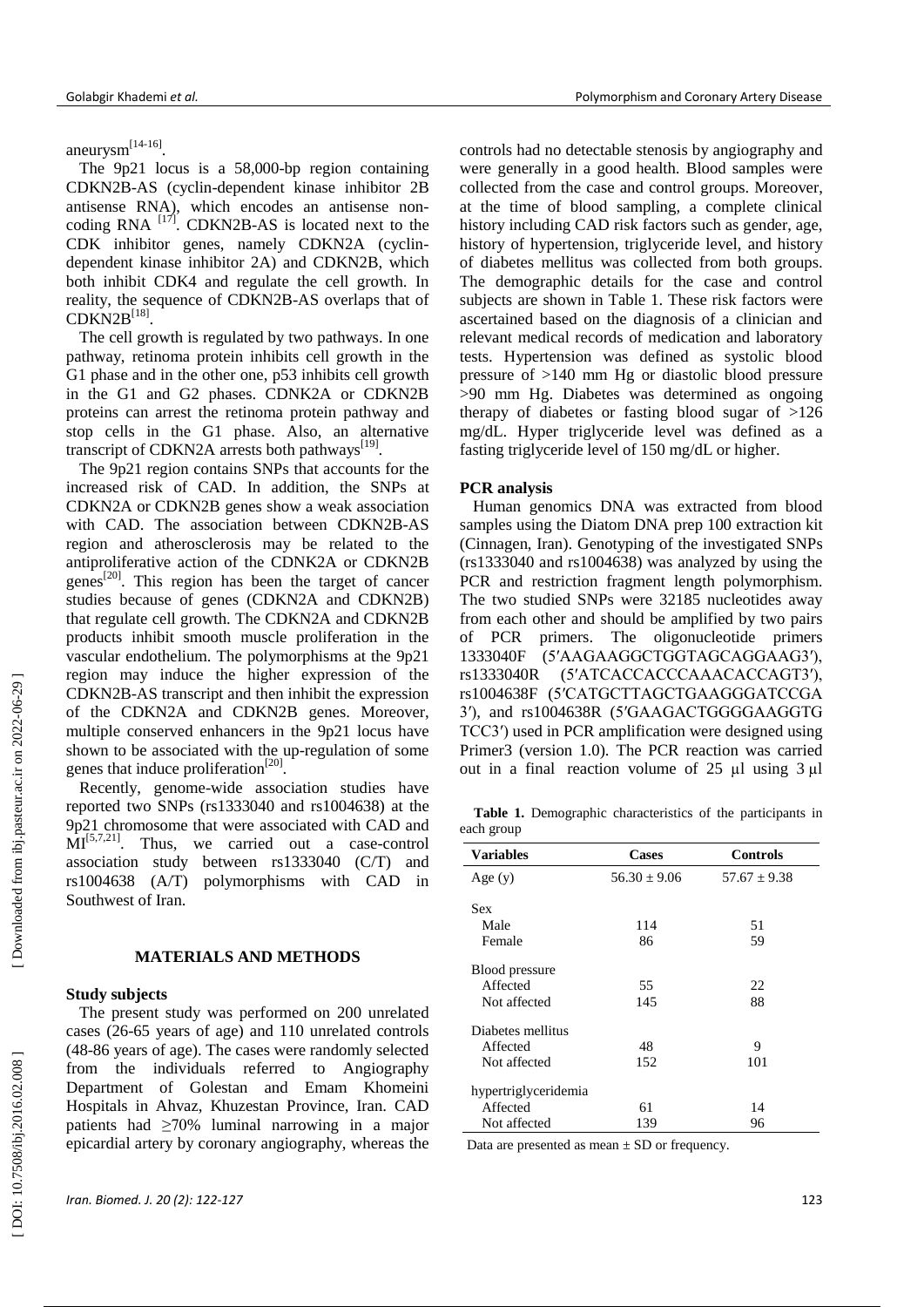

**Fig. 1.** Restriction fragment length polymorphism for (A) rs1333040 and (B) rs1004638.

genomic DNA as template. Reaction mixture  $(rs1004638)$  contained 2 µl each primer, 0.3 µl Taq DNA polymerase (Gen Fanavaran, Iran),  $2.5 \text{ }\mu\text{l}$   $10 \times$ buffer,  $0.5 \mu l$  dNTP, and  $0.8 \mu l$  MgCl<sub>2</sub>. The master mix composition ( $rs1333040$ ) was consisted of 2  $\mu$ l each primers and 12.5 µl Taq DNA Polymerase Master Mix Red (Ampliqon, Denmark). The cycling program was as: an initial denaturation at 95 º C for 5 minutes, followed by 35 cycles of denaturation at 95°C for 30 seconds, annealing at 63°C for 35 seconds (rs1004638) and at 68 º C for 30 seconds (rs1333040) and extension at 72ºC for 45 seconds (rs1004638 ) and 60 seconds (rs1333040). The amplification was terminated after 5 minutes of extension at 72 º C. The size s of PCR products for rs1333040 and rs1004638 polymorphisms were 900 and 690 bp, respectively. Then the PCR products of two SNPs were digested with two restriction endonucleases (Vivantis, Malaysia ), named *Bsm I* for rs1333040 (Fig. 1 A) and *AflII* for rs1004638 (Fig. 1B). Digestion product was detected by agarose gel electrophoresis.

### **Statistical analysis**

Statistical analysis was performed by SPSS version 16.0 (SPSS Inc., Chicago, IL, USA). The differences of the allelic and genotype frequencies between the case and control groups were tested for Hardy - Weinberg equilibrium using a chi-square  $(X^2)$  test with one degree of freedom. The association between the genotypes and CAD as well as between the clinical covariates (such as gender, history of hypertension, triglyceride level, and diabetes mellitus) and CAD were analyzed by logistic regression analysis. A *P* value of 0.05 or less was considered to be statistically significant .

## **RESULTS**

The logistic regression analysis and  $X^2$  test were performed for all variables. Among all of the risk factors, only d iabetes and hypertriglyceridemia showed a very strong association with CAD in the present study  $(P \le 0.05)$ . We carried out a standard genotype analysis for two SNPs , which were selected based on the strength of association in previous studies. The odds ratios were determined for rs1004638 and rs1333040 genotypes. No association of two SNPs in the cases and controls with CAD were observed in the present study even after adjustment for the clinical covariates of age, gender, diabetes , and hypertension ( *P*>0.05) (Table 2).

The  $X^2$  test did not confirmed the association between the genotypes of two SNPs and CAD in the cases and controls. The results for rs1004638 and rs1333040 were as follows:  $X^2$ : 0.27, df: 2, P=0.88 and  $X^2$ : 4.66, df: 2,  $P=0.09$ , respectively. In these two SNPs, there were no significant differences in genotype frequencies between men and women in the case or in the control groups. The results of sex calculation for rs1333040 and rs1004638 were as follows:  $X^2$ : 0.29, df: 2,  $P=0.87$  and  $X^2$ : 0.02, df: 1,  $P=0.89$ , respectively.

## **DISCUSSION**

Several recent genome -wide association studies have reported the association of two SNPs, namely, rs1333040 and rs1004638 , in the 9p21 region with CAD. The association of these SNPs with CAD has been confirmed in German , North Indian , and Chinese Han populations $[5,7,21]$ . Therefore, in the present study, we investigated the association of two SNPs (1333040 and 1004638) with CAD in Southwest of Iran. The results of our study were not in accord with the result s of previous studies, which showed that there is no significant association between these SNPs and CAD.

CAD is a multifactorial and heterogenic disease that is produced by both genetic and environmental factors. One of the difficulties of studying CAD is finding matched cases and controls in terms of age. CAD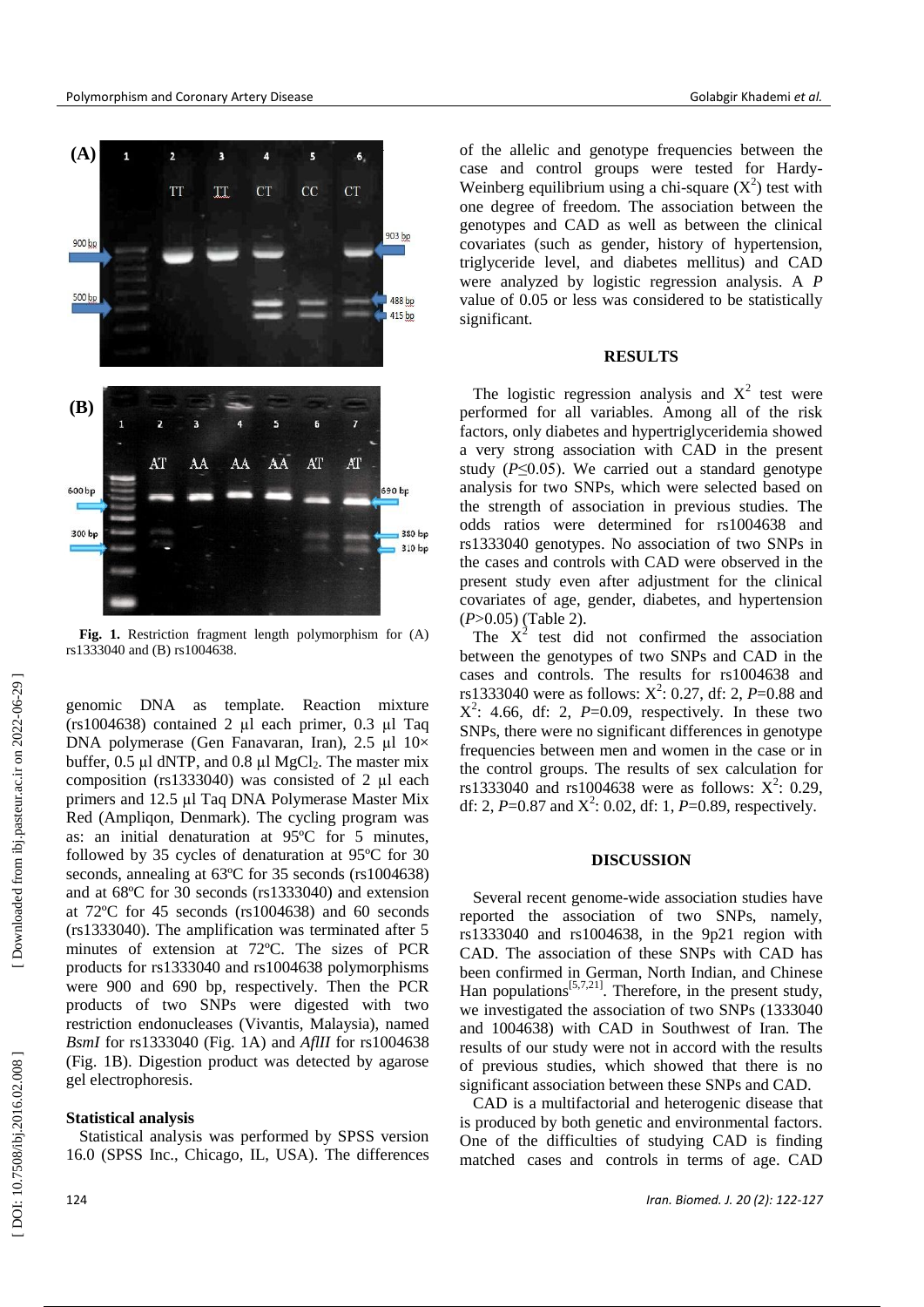| <b>Variables</b>     | <b>Alleles</b> |                       | <b>Genotypes</b> |                           | <b>OR (95% CI)</b>      | $\boldsymbol{P}$ | <b>OR(95% CI)</b>       | $\boldsymbol{P}$ |
|----------------------|----------------|-----------------------|------------------|---------------------------|-------------------------|------------------|-------------------------|------------------|
|                      | Case<br>$(\%)$ | <b>Control</b><br>(%) | Case<br>$n=200$  | <b>Control</b><br>$n=110$ | unadjusted              | value            | *adjusted               | value            |
| rs1333040            | C: 0.27        | C: 0.25               | CC:5             | CC:3                      | $\mathbf{1}$            |                  | 1                       |                  |
|                      |                |                       | CT:98            | CT:50                     | 1.16<br>$(0.27 - 5.07)$ | 0.84             | 1.08<br>$(0.24 - 4.92)$ | 0.76             |
|                      | T: 0.73        | T: 0.75               | TT:97            | TT:57                     | 1.03<br>$(0.24 - 4.48)$ | 0.97             | 1.27<br>$(0.28 - 5.79)$ | 0.92             |
|                      | A: 0.85        | A: 0.81               | AA:139           | AA:69                     | 1                       |                  | 1                       |                  |
| rs1004638            |                |                       | AT:61            | AT:41                     | 0.78<br>$(0.47 - 1.27)$ | 0.32             | 0.76<br>$(0.45 - 1.29)$ | 0.31             |
|                      | T: 0.15        | T: 0.19               | TT:0             | TT:0                      |                         |                  |                         |                  |
| Hypertension         |                |                       |                  |                           | 1.52<br>$(0.87 - 2.66)$ | 0.15             |                         |                  |
| Diabetes Mellitus    |                |                       |                  |                           | 3.54<br>$(1.67 - 7.54)$ | 0.001            |                         |                  |
| Gender               |                |                       |                  |                           | 1.53<br>$(0.96 - 2.45)$ | 0.70             |                         |                  |
| hypertriglyceridemia |                |                       |                  |                           | 3.01<br>$(1.59 - 5.69)$ | 0.001            |                         |                  |

Table 2. Association analysis of variables with CAD

SNPs: Single Nucleotide Polymorphisms, OR: Odds Ratio, CI: Confidence Interval, <sup>\*</sup>OR: adjusted Odds Ratio according to the age, gender, and histories of DM and hypertension; *P*≤0.05 is significant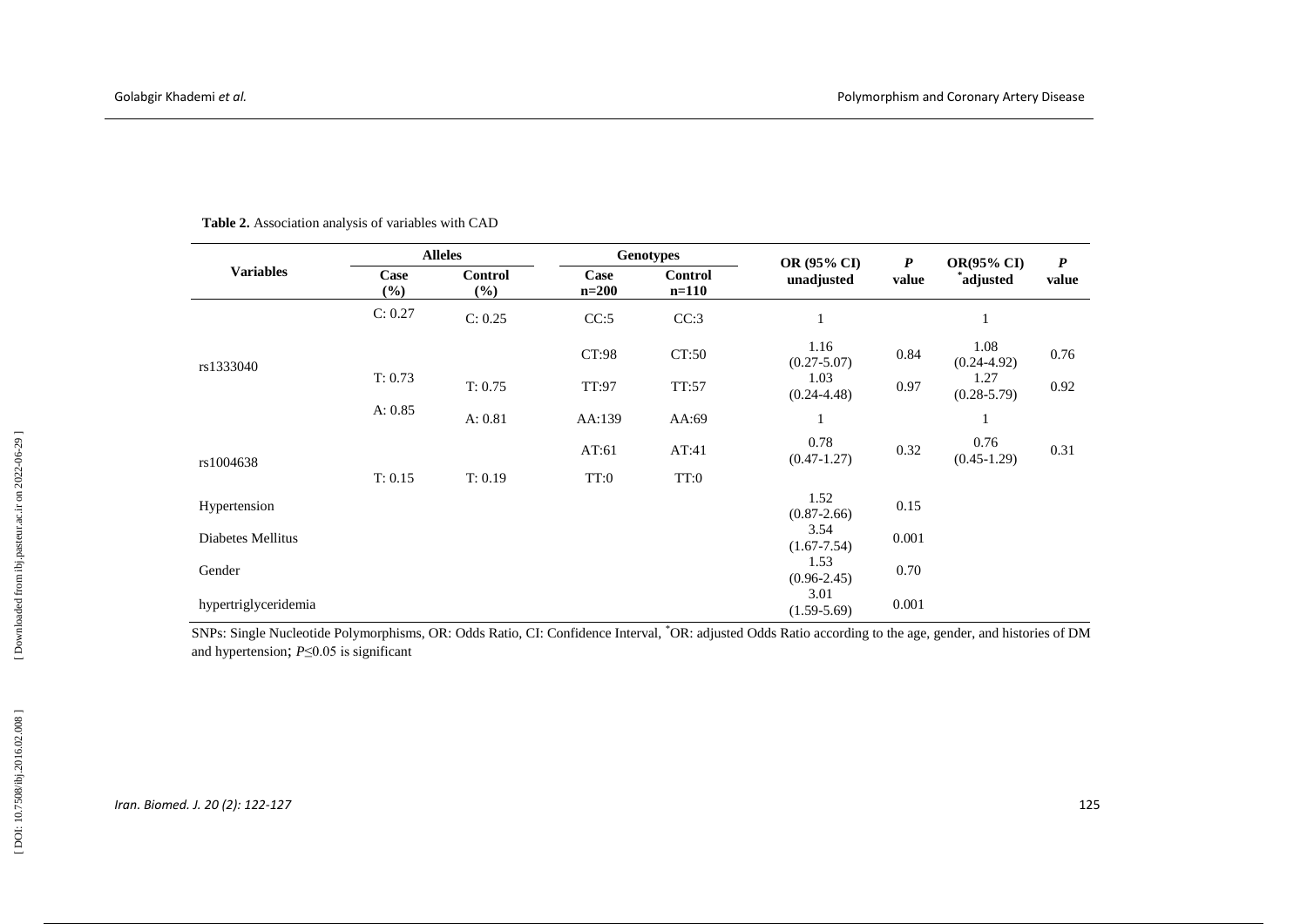occurs in older ages; therefore, it is possible that controls are affected in the future. To minimize this effect, only controls over 48 were studied among the individuals with normal angiographic result. On the other hand, the effect of environmental factors become s more prominent with age. Thus, many elderly individuals were excluded from the present study because it was not clear whether the cause of CAD was genetically or environmentally. For this purpose, the case and control groups were selected from those who were ≤65 and ≥48 years, respectively . Cases included those who had afflicted by this disease in younger ages and had high disease susceptibility. Controls had no CAD in spite of aging and therefore, might have the ability to resist CAD. With these criteria, approximately 310 samples from 1290 patients met the eligibility criteria and were recruited in our study .

Another difficulty in the present study was matching participants for gender . Because of the protective role of estrogen, more men were diagnosed with CAD compared to women. A non -modifiable risk factor for CAD is male gender. In this study, the number of female and male subjects was approximately equal . Also , the chance of developing CAD were found to be 1.53 times more in men than in women, which was not statistically significant. Among the modifiable risk factors, Diabetes Mellitus and hypertriglyceridemia have been shown to have a strong association with CAD. Hypertension is another factor that did not show any statistically significant association with CAD .

The inclusion and exclusion criteria in this study were sex and age, and in both groups, angiography confirmed the presence or absence of stenosis because angiography has the highest accuracy among the available methods . In analysis of the genotypes of the samples, in rs1333040 polymorphism, the frequency of CT genotype was found to be higher in patients in comparison with controls. The frequency of C and T alleles was also higher in patients and the healthy group, respectively. Overall, this polymorphism was not significantly associated with CAD. In rs1004638 polymorphism, the frequency of both AA and AT genotypes was higher in patients and healthy individuals, respectively. In addition, the A allele frequency in patients and T allele frequency in healthy individuals were higher. This polymorphism also showed no association with CAD .

The sample size is an important factor in association studies. In the present study, the limited numbers of samples were due to a large number of eligibility criteria that should be met in our sampling. However, the strong point of this study was the application of angiography for the accurate selection of the samples.

Various phenotypes consisting of abdominal aortic aneurysm, ischemic stroke, intracranial aneurysm, type 2 diabetes mellitus, osteoporosis, possibly Alzheimer's disease, and CAD have shown to have an association with the 9p21 locus. The observed association of CAD and the 9p21 region could be mediated by means of complex mechanisms of atherosclerosis. More mechanistic studies are essential to define the potential of SNPs at the 9p21 region on plaque instability and intra-arterial thrombosis<sup>[8]</sup>. Also, future case-control studies based on a large sample size are required to perform and evaluate the functional role of the 9p21 locus in the etiopathology of heart disease.

### **ACKNOWLEDGMENTS**

We would like to thank the personnel of Angiography and CT -Angiography Sections of Golestan and Emam Khomeini Hospitals of Ahvaz (Ahvaz, Iran) for their helps. We also appreciate the deputy of research and technology of Shahid Chamran University (Ahvaz) for financially supporting the project.

**CONFLICT OF INTEREST.** None declared.

## **REFERENCES**

- 1 . Shen GQ, Li L, Rao S, Abdullah K G, Ban J M, Lee BS, Park JE, Wang QK. Four SNPs on chromosome 9p21 in a South Korean population implicate a genetic locus that confers high cross - race risk for development of coronary artery disease*. Arterosclerosis, thrombosis, and vascular biology* 2008 ; **28**(2) : 360 -365.
- $2^{\circ}$ . Chilton R . Pathophysiology of coronary heart disease: a brief review. *The journal of the American osteopathic*  association 2004; 104(9 Suppl 7): S5-S8.
- 3. . Roberts R, Stewart AF. 9p21 and the genetic revolution for coronary artery disease. *Clinical chemistry* 2012 ; **58**(1): 104 - 112.
- 4 . Nakaoka H, Takahashi T, Akiyam K, Cui T, Tajima A, effects of chromosome 9p21 variation on subphenotypes of intracranial aneurysm: site distribution*. Stroke* 2010 ; **41**(8) : 1593 -1598.
- 5 . Kumar J, Yumnam S, Basu T, Ghosh A, Garq G, Karthikeyan G, Sengupta S. Association of polymorphisms in 9p21 region with CAD in north Indian population: replication of SNPs identified through GWAS. *Clinical genetics* 2011 ; **79**(6) : 588 - 593.
- 6 . Roberts R . A customized genetic approach to the number one killer: coronary artery disease. *Current opinion in cardiology* 2008 ; **23**(6) : 629 - 633.
- 7 . Ding H, Xu Y, Wang X, Wang Q, Zhang L, Tu Y, Yan J, Wang W, Hui R, Wang CY, Wang DW. 9p21 is a shared susceptibility locus strongly for coronary artery disease and weakly for ischemic stroke in Chinese Han population . *Circulation: cardiovascular genetics* 2009 ;

[Downloaded from ibj.pasteur.ac.ir on 2022-06-29]